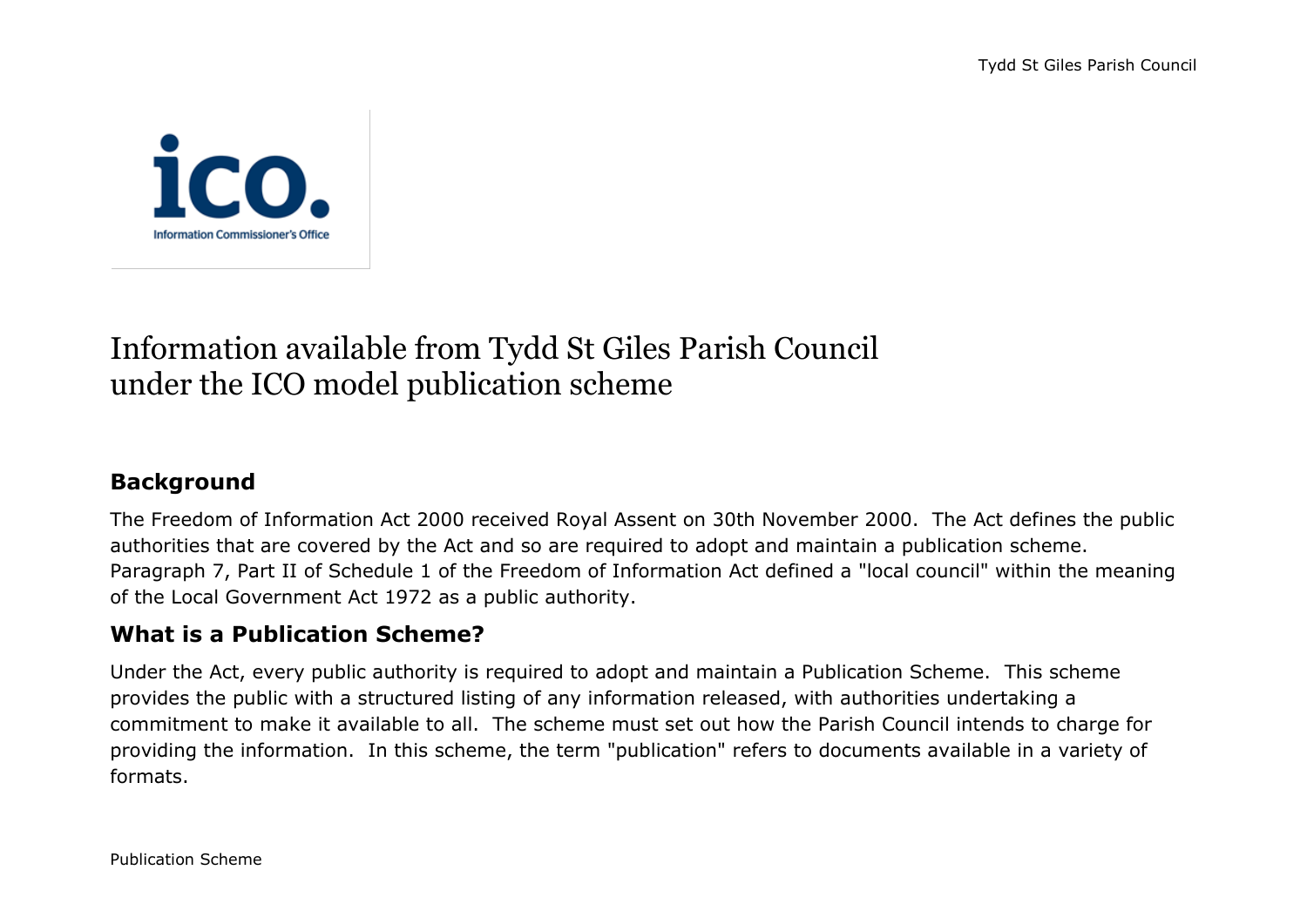#### **Model Scheme**

Tydd St Giles Parish Council's publication scheme defines information that the Parish Council holds, and which is accessible to members of the public. The Parish Council strives to be as open as possible with local government information and the work it does. The Parish Council wishes to introduce greater openness and to continue to seek ways to make even more information available to the public.

#### **What Charges are there?**

Where a member of the public is seeking to obtain a copy of information included in this Parish Council's publication scheme, the Council may set reasonable charges for this. Costs are shown in this document or are available on application to the Clerk and may include photocopying costs, postage (where incurred) and staff time.

### **Confidentiality Notice**

Tydd St Giles Parish Council's policy is to be as open as possible and to supply the information requested, but the Parish Council may withhold any information if it considers its release not to be in the public interest and could cause significant harm. Any sensitive and confidential information is exempt from public dissemination.

#### **Requests for Information**

Requests for information should be made to the clerk: Dave Gibbs, 358 High Road, Newton-in-the-Isle, Wisbech, PE13 5HS. Email [clerk@tyddstgilesparishcouncil.org.uk](mailto:clerk@tyddstgilesparishcouncil.org.uk)

The request must include details of the applicant's address in the Parish and the information sought.

The Parish Council will respond within 20 days of the request. If a fee is required, the Parish Council can extend this period up to 3 months until the fee is paid.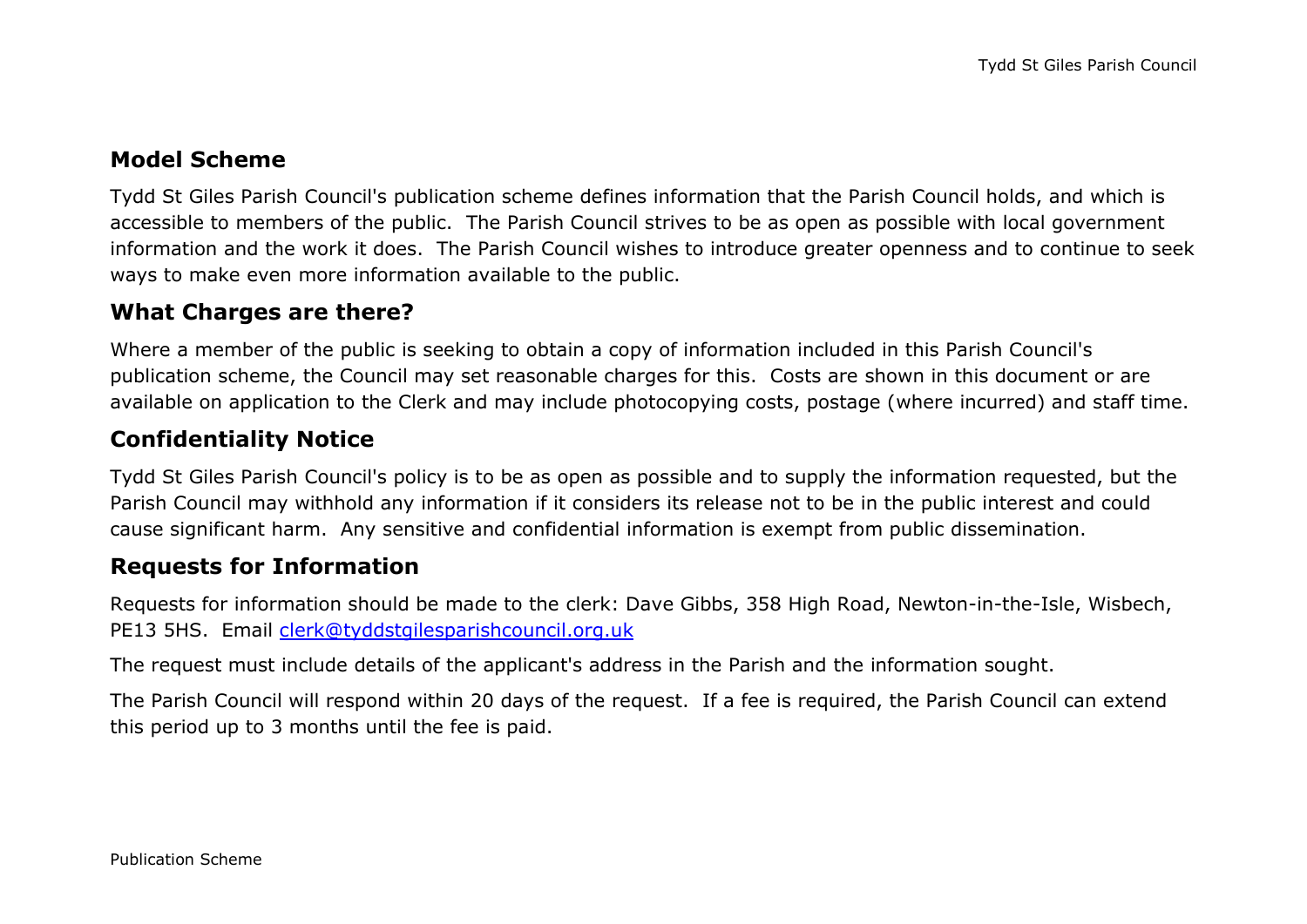| <b>Information available</b>                                                                                                    | <b>How the information</b><br>can be obtained | Cost |
|---------------------------------------------------------------------------------------------------------------------------------|-----------------------------------------------|------|
| Class 1 - Who we are and what we do                                                                                             |                                               |      |
| Who's who on the Council and its Committees                                                                                     | Website                                       | Free |
| Contact details for Parish Clerk and Council members (named contacts where<br>possible with telephone number and email address) | Website                                       | Free |
|                                                                                                                                 |                                               |      |
| Class 2 - What we spend and how we spend it                                                                                     |                                               |      |
| Annual return form and report by auditor                                                                                        | Website / notice board                        | Free |
| Finalised budget                                                                                                                | Website                                       | Free |
| Precept (from budget)                                                                                                           | Website (budget)                              | Free |
| Financial Standing Orders and Regulations                                                                                       | Website                                       | Free |
| Grants given and received                                                                                                       | Website (accounts)                            | Free |
| Members' allowances and expenses                                                                                                | Website (accounts)                            | Free |
|                                                                                                                                 |                                               |      |
| Class 3 - What our priorities are and how we are doing                                                                          |                                               |      |
| Annual Report to Parish or Community Meeting                                                                                    | Website                                       | Free |
|                                                                                                                                 |                                               |      |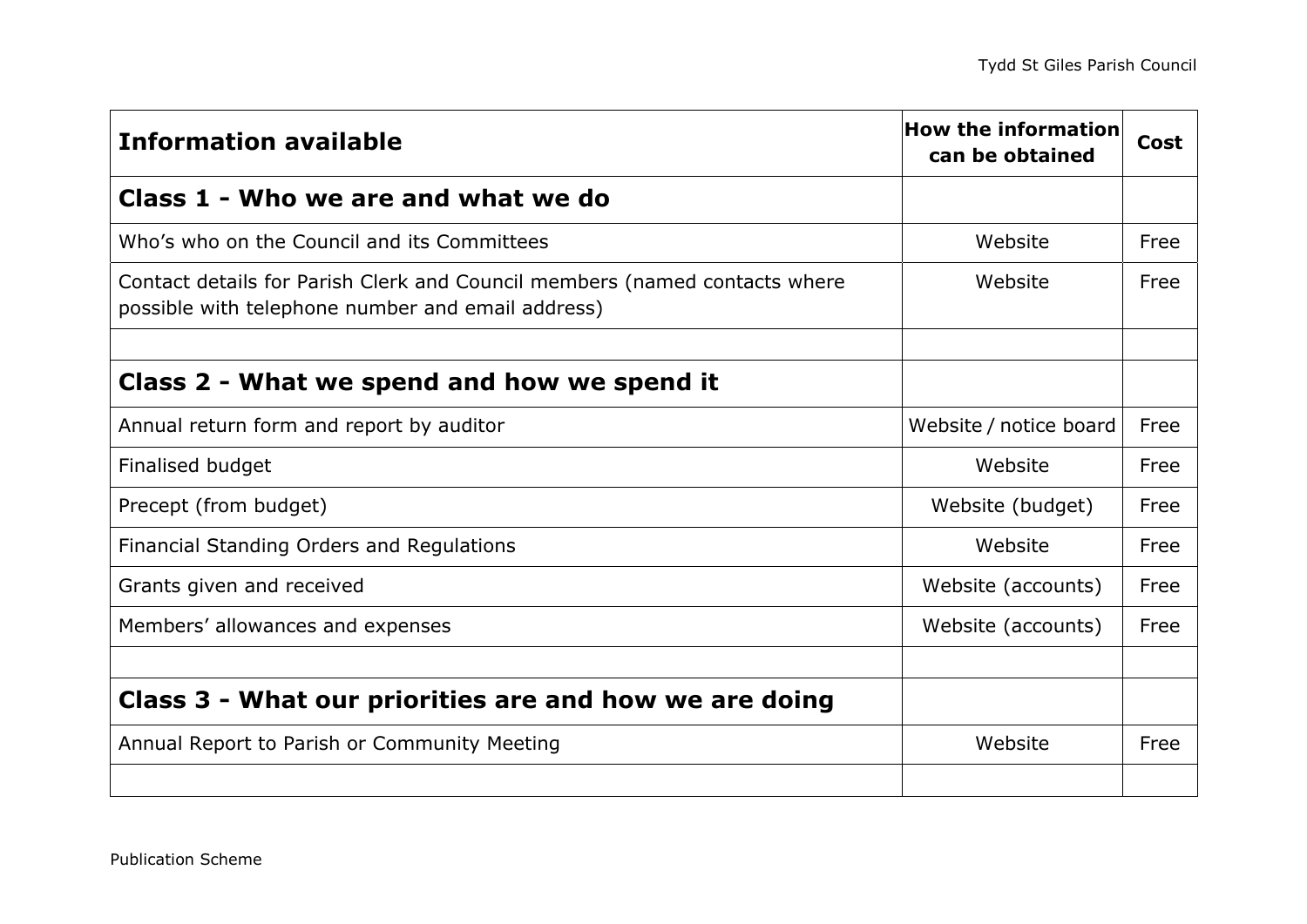| <b>Class 4 - How we make decisions</b>                                                                                                                                                                                                                                                                                                                                                  |                                                                                                                |                                              |
|-----------------------------------------------------------------------------------------------------------------------------------------------------------------------------------------------------------------------------------------------------------------------------------------------------------------------------------------------------------------------------------------|----------------------------------------------------------------------------------------------------------------|----------------------------------------------|
| Timetable of meetings                                                                                                                                                                                                                                                                                                                                                                   | Website                                                                                                        | Free                                         |
| Agendas of meetings                                                                                                                                                                                                                                                                                                                                                                     | Website / notice board                                                                                         | Free                                         |
| Minutes of meetings                                                                                                                                                                                                                                                                                                                                                                     | Website / notice board                                                                                         | Free                                         |
| Reports presented to council meetings                                                                                                                                                                                                                                                                                                                                                   | Website                                                                                                        | Free                                         |
| Responses to consultation papers                                                                                                                                                                                                                                                                                                                                                        | Clerk (email)                                                                                                  | Free                                         |
| Responses to planning applications                                                                                                                                                                                                                                                                                                                                                      | Website (minutes)                                                                                              | Free                                         |
|                                                                                                                                                                                                                                                                                                                                                                                         |                                                                                                                |                                              |
| <b>Class 5 - Our policies and procedures</b>                                                                                                                                                                                                                                                                                                                                            |                                                                                                                |                                              |
| Policies and procedures for the conduct of council business:                                                                                                                                                                                                                                                                                                                            |                                                                                                                |                                              |
| Procedural standing orders<br>٠.<br>Committee and sub-committee terms of reference<br>Code of Conduct<br>Policy statements<br>Equality and diversity policy<br>п<br>Health and safety policy<br>Policies and procedures for handling requests for information<br>Complaints procedures (including those covering requests for information<br>ш<br>and operating the publication scheme) | Website<br>Website<br>Website<br>Website<br>Awaiting publication<br>Awaiting publication<br>Website<br>Website | Free<br>Free<br>Free<br>Free<br>Free<br>Free |
| Information security policy                                                                                                                                                                                                                                                                                                                                                             | Awaiting publication                                                                                           |                                              |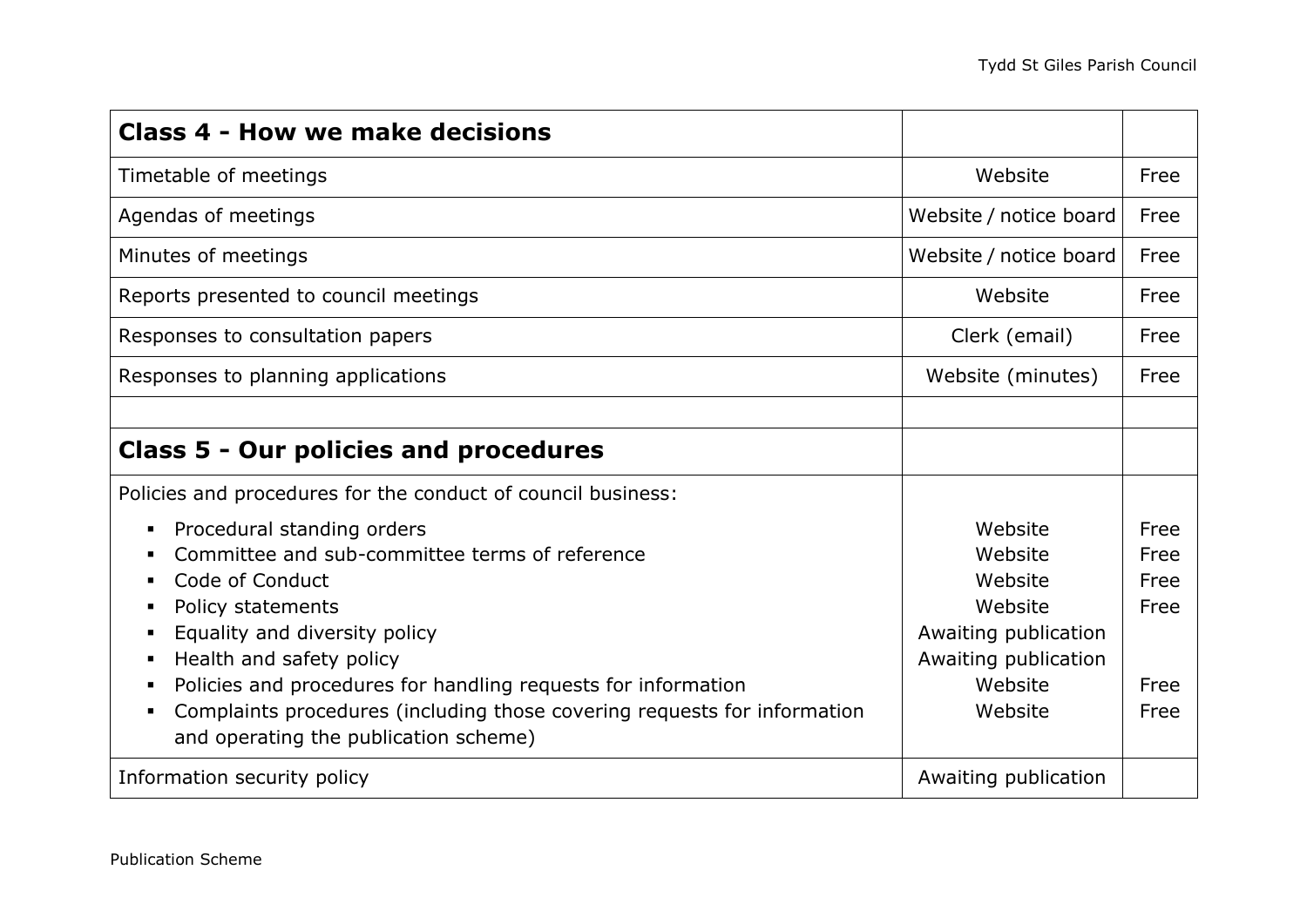| Records management policies (records retention, destruction and archive) | Awaiting publication |        |
|--------------------------------------------------------------------------|----------------------|--------|
| Data protection policies                                                 | Website              | Free   |
| Schedule of charges (for the publication of information)                 | Website              | Free   |
|                                                                          |                      |        |
| <b>Class 6 - Lists and Registers</b>                                     |                      |        |
| Assets register                                                          | Website              | Free   |
| Register of members' interests                                           | Website              | Free   |
|                                                                          |                      |        |
| <b>Class 7 - The services we offer</b>                                   |                      |        |
| Community centres and village halls                                      | Website              | Free   |
| Parks, playing fields and recreational facilities                        | <b>Clerk</b>         | Free   |
| Seating, litter bins, clocks, memorials and lighting                     | <b>Clerk</b>         | Free   |
| <b>Bus shelters</b>                                                      | Clerk                | Free   |
|                                                                          |                      |        |
| <b>Additional Information</b>                                            |                      |        |
| Other information that is not itemised in the lists above                | Clerk                | Varies |